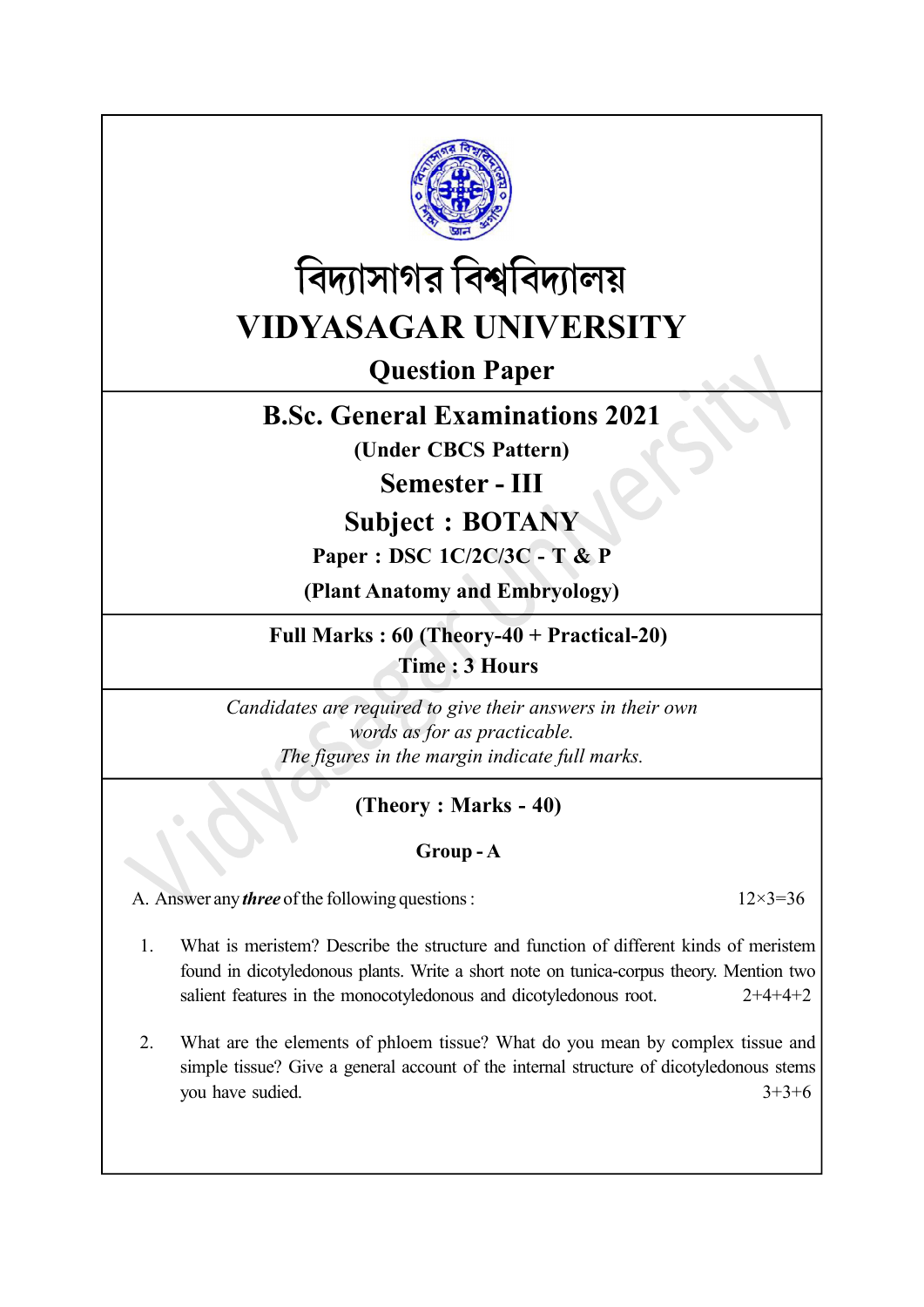- 3. What is a stoma? Describe the structure, occurrence, types, function and origin of the stoma.  $2+10$
- 4. What are two major characteristics of the isobilateral root? Briefly describe the secondary growth of the dicotyledonous stem. What are the advantages of self-pollination?

 $3+6+3$ 

5. State the differences between sapwood the hartwood. Which of the two is economically more useful. Draw and describe a mature embryosac structure.

 $4+2+6$ 

6. How many types of endosperms are found in angiosperm. In brief, describe each of them. What is triple fusion? Describe the annual ring.  $2+6+2+2$ 

#### Group - B

B. Answer any *two* of the following questions :  $2 \times 2 = 4$ 

- 1. What is interfascicular cambium.
- 2. What is allogamy?
- 3. What is cleistogamy?
- 4. What is lenticel?

#### বঙ্গানবাদ

#### বিভাগ-ক

নিম্নলিখিত যে কোনো **তিনটি** প্রশ্নের উত্তর দাও ঃ ক.  $y \in -0 \times 5$   $\zeta$ 

- মেরিস্টেম কি? দ্বিবীজ পত্রী উদ্ভিদে পাওয়া বিভিন্ন ধরনের মেরিস্টেমের গঠন ও কাজ বর্ণনা কর।  $\mathcal{L}$ . টিউনিকা-কর্পাস তত্ত্বের উপর একটি সংক্ষিপ্ত নোট লেখ। একবীজপত্রী এবং দ্বিবীজপত্রী মূলের দটি প্ৰধান বৈশিষ্ট্য উল্লেখ কব।  $2+8+8+2$
- ফ্লোয়েম কলার উপাদানগুলি কী কী? জটিল কলা এবং সরল কলা বলতে কী বোঝ? তমি অধ্যয়ন  $\ddot{\mathcal{L}}$ . করেছো এমন দ্বিবীজপত্রী কান্ডের অভান্তরীণ গঠনের একটি সাধারণ বিবরণ দাও।

ত $+$ ত $+$ ত

স্টোমা কি? স্টোমার গঠন, উপস্থিতি, প্রকার, কাজ এবং উৎপত্তি বর্ণনা কর।  $\mathcal{O}_1$  $2+20$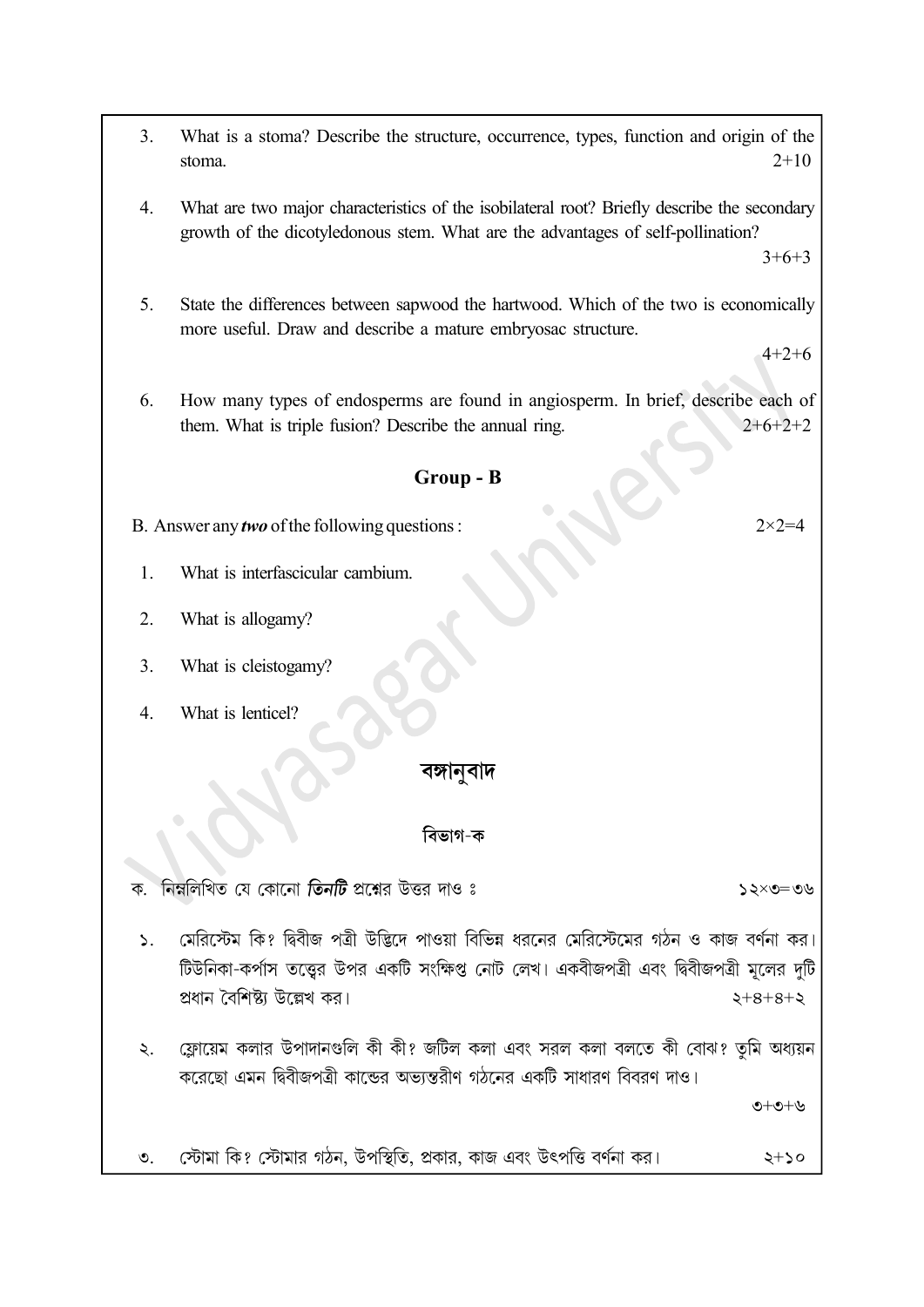- আইসোবাইলাটেরাল মূলের দুটি প্রধান বৈশিষ্ট্য কী কী? দ্বিবীজপত্রী কাণ্ডের গৌণ বৃদ্ধি সংক্ষেপে বর্ণনা 8. কর। স্ব-পরাগাযোগের সুবিধা কী কী?  $O+O+O$
- স্যাপ-উড এবং হার্ট-উডের মধ্যে পার্থক্য লেখ। দুটির মধ্যে কোনটি অর্থনৈতিকভাবে বেশি উপযোগী।  $\alpha$ . একটি সুগঠিত জ্রণের গঠন আঁক এবং বর্ণনা কর।  $8+5+8$
- গুপ্তবিজিতে কত ধরনের শস্য পাওয়া যায়। সংক্ষেপে, তাদের প্রতিটি বর্ণনা কর। ট্রিপল ফিউশন কি?  $\mathcal{Y}$ . বার্ষিক বলয়ের বর্ণনা দাও।  $5 + 5 + 6 + 5$

#### বিভাগ-খ

- খ. নিম্নলিখিত যে কোনো দুটি প্রশ্নের উত্তর দাও ঃ
- ইন্টারফ্যাসিকুলার ক্যাম্বিয়াম কি?  $\mathbf{S}$ .
- আলোগামি কি? ২.
- ক্লিস্টোগ্যামী কি?  $\mathcal{O}$ .
- লেন্টিসেল কি? 8.

## (Practical)

### (Plant Anatomy and Embryology)

#### Marks : 20

#### Group - A

A. Answer any **one** of the followng questions :  $15 \times 1 = 15$ 

- 1. What are different parts found in dissected dicot seeds. Describe the structure with a labeled diagram.
- 2. Write the anatomical characters of the *Hydrilla* stem and make a conclusion of the adaptive anatomy of the plant.
- 3. Draw and describe different types of tapetum found in angiosperm. Draw and describe the ultra structure of mature egg apparatus cells. Describe the characters for identification of phloem elements.

 $\times$   $=$